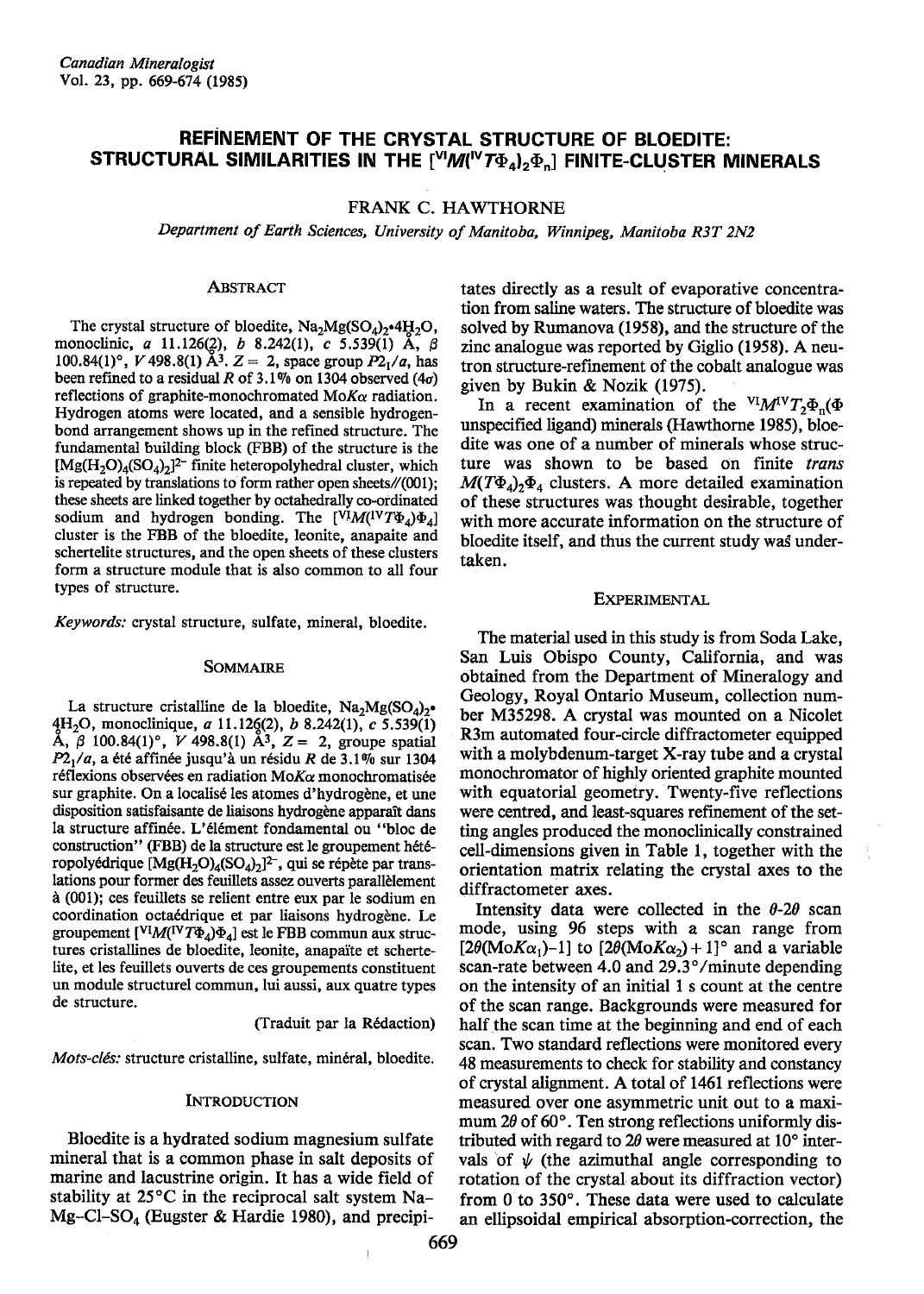TABLE 1. MISCELLANEOUS INFORMATION: BLOEDITE

| a                   | $11.126(2)$ Å                                          | Crystal Size (mm)                                      | 0.16x0.22x0.35 |
|---------------------|--------------------------------------------------------|--------------------------------------------------------|----------------|
| p                   | 8.242(1)                                               | Rad/Mono                                               | MoKo/Graphite  |
| c                   | 5.539(1)                                               | Total   Fo                                             | 1461           |
| ß                   | $100.84(1)^{0}$                                        | $ F_0  > 4$ d                                          | 1304           |
| ۷                   | $498.8(1)$ $\lambda^3$                                 | Final R(obs)                                           | 3.1%           |
| Space Group         | P2 <sub>1</sub> /a                                     | Final R <sub>w</sub> (obs)                             | 3.4%           |
| Unit cell contents: |                                                        | $2[Na2Mg(SOA)2(H2O)a]$                                 |                |
| R                   | $= \Sigma \left(  F_0  -  F_C  \right) / \Sigma  F_0 $ |                                                        |                |
|                     |                                                        | $WR = [Ew([Fo[-[Fc])^{2}/EwFo^{2}]^{\frac{1}{2}}, w=1$ |                |
|                     |                                                        |                                                        |                |

 $R$ (symmetric) index being reduced from 10.0% to 2.2% for the azimuthal data. This correction was then applied to the whole data-set, minimum and maximum transmission being 0.374 and 0.728, respectively. The data were also corrected for Lorentz, polarization and background effects, averaged and reduced to structure factors; of the 146l unique reflections, 1304 were classed as observed  $($ >4 $\sigma$ ).

#### STRUCTURE REFINEMENT

Scattering curves for neutral atoms, together with coefficients of anomalous dispersion, were taken from Cromer & Mann (1968) and Cromer & Liberman (1970). R indices are of the form given in Table I and are expressed as percentages. The SHELXTL (Sheldrick 1981) system of programs was used for the computational aspects of this work.

Using the structural parameters given by Giglio (1958) for synthetic  $Na<sub>2</sub>Zn(SO<sub>4</sub>)•4H<sub>2</sub>O$ , leastsquares refinement of all positional parameters for an isotropic thermal model converged to an  $R$  index of  $4.1\%$ . At the time of the refinement, I was not aware of the neutron study of Bukin & Nozik (1975). Consequently the H positions were not taken from the neutron study, but were directly determined in this work.

A difference-Fourier map calculated at this stage clearly revealed all hydrogen atoms. Insertion of these positions into the least-squares refinement (with fixed isotropic temperature-factors) together with conversion of non-hydrogen-atom temperaturefactors to the anisotropic form resulted in convergence at an  $R$  index of 3.1%. Final positional parameters are given in Table 2, and anisotropic temperature-factor coefficients are given in Table 3. Selected interatomic distances are listed in Table 4 and a bond-valence analysis is given in Table 5. Observed and calculated structure-factors may be obtained from the Depository of Unpublished Data' CISTI, National Research Council of Canada, Ottawa, Ontario KIA 0S2.

### DISCUSSION

# Description of the bloedite structure

The structure reported by previous authors is confirmed. Sulfur is surrounded by an irregular tetrahedral array of oxygen atoms; deviations from ideal tetrahedral geometry are not large, and the small variations in individual S-O bond lengths may be interpreted in terms of local bond-valence requirements. Magnesium is co-ordinated by two oxygen atoms and four  $(H<sub>2</sub>O)$  groups, arranged in a slightly distorted octahedral array; the observed  $|Mg-O\rangle$  distance of 2.076 A agrees closely with the sum of the ionic radii (Shannon 1976). Sodium is co-ordinated by four oxygen atoms and two  $(H<sub>2</sub>O)$  groups, arranged in a very distorted octahedral configuration. The O-Na-O bond angles deviate by up to  $\sim$  25 $\degree$  from the

TABLE 2. POSITIONAL PARAMETERS FOR BLOEDITE

| Site              | x                                                                   | у          | z           | $\overset{\mathsf{u}^{\dagger}_\mathsf{equiv}}{=}$ |
|-------------------|---------------------------------------------------------------------|------------|-------------|----------------------------------------------------|
| S                 | 0.13640(4)                                                          | 0.29075(6) | 0.36935(8)  | 1.05(1)                                            |
| Mg                | 0                                                                   | O          | 0           | 1.07(1)                                            |
| Na                | 0.36178(8)                                                          | 0.0705(1)  | 0.1305(2)   | 2.01(3)                                            |
| 0(1)              | 0.2663(1)                                                           | 0.2712(2)  | 0.3476(3)   | 1.96(4)                                            |
| 0(2)              | 0.0802(1)                                                           | 0.4214(2)  | 0.2091(3)   | 2.03(5)                                            |
| 0(3)              | 0.0704(2)                                                           | 0.1372(2)  | 0.3058(3)   | 1,90(4)                                            |
| 0(4)              | 0.1321(2)                                                           | 0.3283(2)  | 0.6297(3)   | 1.96(5)                                            |
| 0(5)              | 0.1603(1)                                                           | 0.0378(2)  | 0.8727(3)   | 1.47(4)                                            |
| 0(6)              | 0.0809(2)                                                           | 0.7908(2)  | 0.1774(3)   | 1.73(4)                                            |
| H(5)A             | 0.153(2)                                                            | 0.119(3)   | 0.802(5)    | $1.0*$                                             |
| H(5)B             | $-0.175(2)$                                                         | 0.034(3)   | 0.215(5)    | 1.0                                                |
| $H(6)$ A          | 0.466(2)                                                            | 0.226(3)   | 0.755(5)    | 1.0                                                |
| H(6)B             | $-0.137(3)$                                                         | 0.202(3)   | $-0.276(5)$ | 1.0                                                |
| $\star$<br>fixed: | ተ<br>$= 0$ <sub>equiv</sub> .x10 <sup>2</sup><br>U <sub>equiv</sub> |            |             |                                                    |

| TABLE 3. | ANISOTROPIC TEMPERATURE-FACTOR COEFFICIENTS FOR BLOEDITE |  |
|----------|----------------------------------------------------------|--|
|          |                                                          |  |

| Atom                                | $\mathbf{u}^{\star}$<br>$\overline{11}$ | $U_{22}$ | $\mathsf{u}_{33}$ | $U_{12}$  | $\mathsf{u}_{13}$ | $U_{23}$ |  |
|-------------------------------------|-----------------------------------------|----------|-------------------|-----------|-------------------|----------|--|
| s                                   | 108(2)                                  | 107(2)   | 96(2)             | $-9(2)$   | 11(1)             | 4(2)     |  |
| Mg                                  | 106(4)                                  | 100(4)   | 114(4)            | $-13(3)$  | 21(3)             | $-5(3)$  |  |
| Na                                  | 177(4)                                  | 196(4)   | 221(4)            | 15(3)     | 18(3)             | $-8(4)$  |  |
| 0(1)                                | 114(6)                                  | 214(8)   | 263(8)            | 15(6)     | 47(6)             | 21(7)    |  |
| 0(2)                                | 173(7)                                  | 200(8)   | 225(8)            | 41(6)     | 14(6)             | 106(6)   |  |
| 0(3)                                | 243(8)                                  | 172(7)   | 148(7)            | $-104(6)$ | 23(6)             | $-40(6)$ |  |
| O(4)                                | 312(9)                                  | 165(7)   | 116(6)            | $-35(6)$  | 52(6)             | $-42(6)$ |  |
| 0(5)                                | 158(7)                                  | 142(7)   | 154(7)            | 4(6)      | 61(6)             | 7(6)     |  |
| 0(6)                                | 161(7)                                  | 149(7)   | 179(7)            | $-15(6)$  | $-43(6)$          | 29(6)    |  |
| $\boldsymbol{^{*}\mathsf{u}_{i,j}}$ | $=$ $u_{ij}x10^4$                       |          |                   |           |                   |          |  |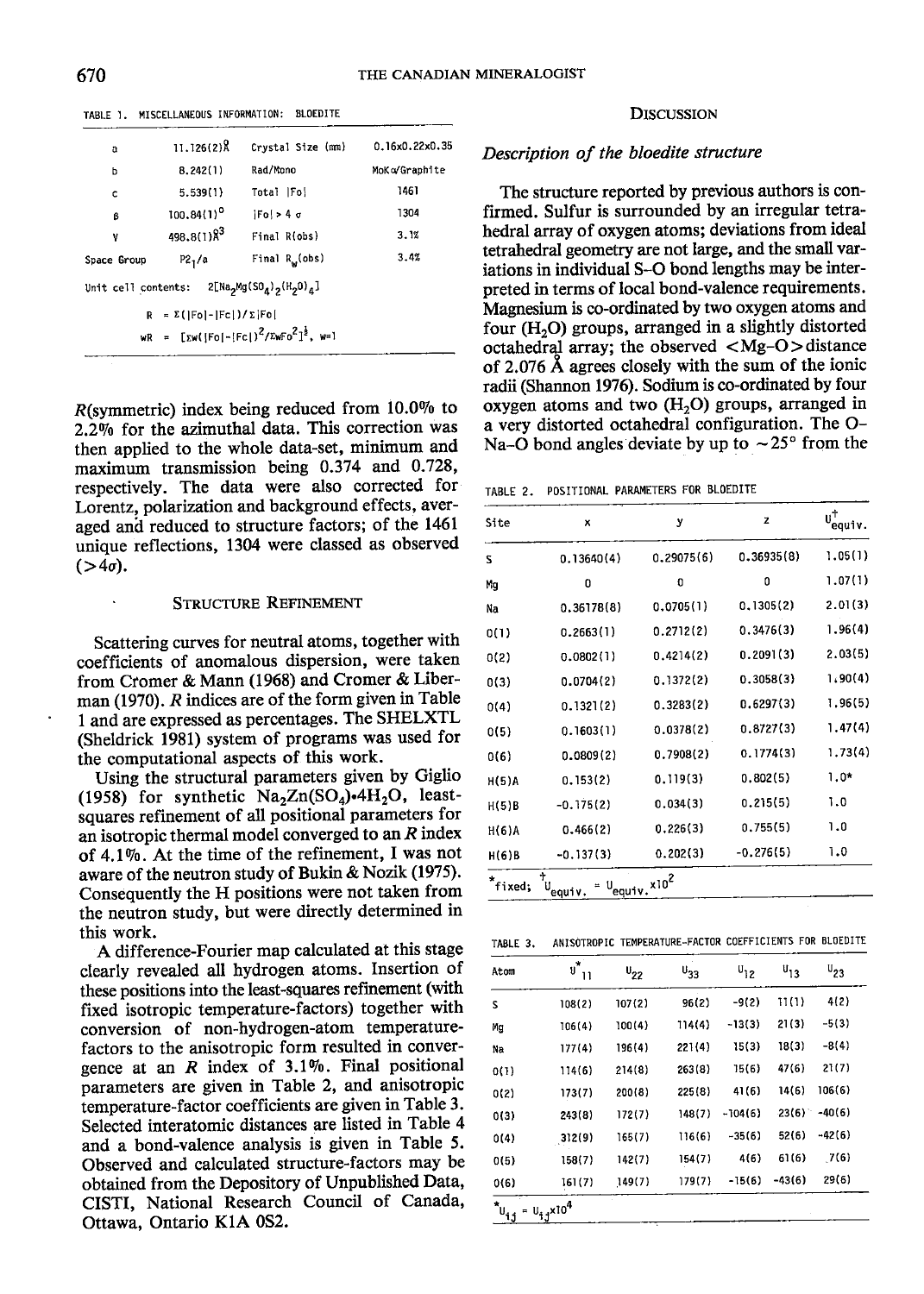I I Y

| BLOEDITE                                                                                                                                                                                                         |                                                                                                                                                       |                                                                                                                                                                                                                                                                                         |                                                                                                                                            |
|------------------------------------------------------------------------------------------------------------------------------------------------------------------------------------------------------------------|-------------------------------------------------------------------------------------------------------------------------------------------------------|-----------------------------------------------------------------------------------------------------------------------------------------------------------------------------------------------------------------------------------------------------------------------------------------|--------------------------------------------------------------------------------------------------------------------------------------------|
| $S - O(1)$<br>$S - 0(2)$<br>S-0(3)<br>S-0(4)<br><s-0></s-0>                                                                                                                                                      | 1.481(2)<br>1.459(2)<br>1.472(2)<br>1.484(2)<br>1.474                                                                                                 | Na-O(I)<br>Na-0(2)f<br>Na-0(2)q<br>Na-0(4)h<br>Na-0(5)b<br>Na-0(6)f                                                                                                                                                                                                                     | 2.407(2)<br>2.433(2)<br>2.388(2)<br>2.391(2)<br>2.436(2)<br>2.650(2)                                                                       |
| Mg-0(3).a<br>$Mq - 0(5) b$ , c<br>Mg-0(6)d.e<br><mg-0></mg-0>                                                                                                                                                    | 2.065(2)<br>x2<br>2.061(2) x2<br>$2.101(2)$ x2<br>2.076                                                                                               | ≺Na-O>                                                                                                                                                                                                                                                                                  | 2.451                                                                                                                                      |
| 0(1)-0(2)<br>$0(1)-0(3)$<br>$0(1)-0(4)$<br>$0(2)-0(3)$<br>$0(2)-0(4)$<br>$0(3)-0(4)$<br><0-0>s                                                                                                                   | 2.410(2)<br>2.415(2)<br>2.402(2)<br>2.410(2)<br>2.417(2)<br>2.389(2)<br>2.407                                                                         | $0(1)-S-0(2)$<br>$0(1) - S - 0(3)$<br>$0(1)-S-0(4)$<br>$0(2)-S-0(3)$<br>$0(2)-S-0(4)$<br>$0(3)-S-0(4)$<br><0-S-0>                                                                                                                                                                       | 110.1(1)<br>109.7(1)<br>108.2(1)<br>110.6(1)<br>110.4(1)<br>107.8(1)<br>109.5                                                              |
| $0(3)-0(5)$ b<br>$0(3)-0(5)c$<br>0(3)-0(6)d<br>0(3)-0(6)e<br>0(5)b-0(6)d<br>0(5)b-0(6)e<br><0-0>Ma                                                                                                               | 2.887(2)<br>2.948(2)<br>2.951(2)<br>2.941(2)<br>2.886(3)<br>2.999(3)<br><u>2.935</u>                                                                  | 0(3)-Mg-0(5)b<br>$0(3)$ -Mg- $0(5)$ c<br>0(3)-Mg-0(6)d<br>0(3)-Mq-0(6)e<br>0(5)b-Mg-0(6)d<br>0(5)b-Mg-0(6)e<br><0-Mg-0>                                                                                                                                                                 | 88.8(2)<br>x2<br>91.2(1)<br>x2<br>90.2(1)<br>x2<br>89.8(1)<br>x2<br>87.8(1)<br>x2<br>92.2(1)<br>x2<br>90.0                                 |
| $0(1)-0(2)q$<br>$0(1)-0(4)h$<br>$0(1)-0(5)$ b<br>$0(1)-0(6)$ f<br>0(2)f-0(2)q<br>0(2)f-0(4)h<br>$0(2)$ f-0(5)b<br>$0(2)f-0(6)f$<br>0(2)g-0(4)h<br>0(2)q-0(6)f<br>$0(4)$ i-0(5)b<br>$0(5)$ b- $0(6)$ f<br><0~0>Na | 4.040(4)<br>3.817(3)<br>3,294(3)<br>3.639(3)<br>2.957(2)<br>3.453(3)<br>3.156(3)<br>3.050(3)<br>3,379(3)<br>3.067(3)<br>3.676(3)<br>3.609(3)<br>3.428 | O(1}-Na-O(2)α<br>0(1)-Na-0(4)h<br>$0(1) - Na - 0(5)b$<br>$0(1)$ -Na- $0(6)$ f<br>$0(2)$ f-Na- $0(2)$ q<br>$0(2)$ f-Na- $0(4)$ h<br>$0(2)f - Na - 0(5)h$<br>0(2)f-Na-0(6)f<br>$0(2)$ g-Na- $0(4)$ h<br>$0(2)$ g-Na- $0(6)$ f<br>0(4)i-Na-0(5)b<br>$0(5)$ b-Na- $0(6)$ f<br>$-0 - Na - O$ | 114.8(1)<br>105.4(1)<br>85.7(1)<br>91.9(1)<br>75.3(1)<br>91.4(1)<br>80.8(1)<br>73.6(1)<br>90.0(1)<br>74.8(1)<br>99.2(1)<br>90.3(1)<br>89.4 |
| 0(5)-H(5)A<br>$0(5)-H(5)B$<br>H(5)A-H(5)B<br>$0(5)-0(4)$<br>$0(5)-0(1)$ i                                                                                                                                        | 0.77(3)<br>0.81(3)<br>1.30(4)<br>2.736(2)<br>2.713(2)                                                                                                 | $H(5)A-0(4)$<br>$H(5)B-0(1)$<br>H(5)A-0(5)-H(5)B<br>$0(5)-H(5)A-0(4)$<br>0(5)-H(5)B-0(1)i                                                                                                                                                                                               | 1.96(3)<br>1.93(3)<br>110(3)<br>178(3)<br>165(3)                                                                                           |
| 0(6)-H(6)A<br>$0(6)-H(6)B$<br>H(6)A-H(6)B<br>$0(6)-0(4)g$<br>$0(6)-0(1)$ j                                                                                                                                       | 0.88(3)<br>0.75(3)<br>1.27(4)<br>2.945(3)<br>2.857(3)                                                                                                 | $H(6)A-0(4)q$<br>$H(6)B-0(1)j$<br>$H(6)$ A-0(6)-H(6)B<br>$0(6)-H(6)A-0(4)q$<br>$0(6)-H(6)B-0(1)$ j                                                                                                                                                                                      | 2.14(3)<br>2.17(3)<br>103(3)<br>152(2)<br>152(3)                                                                                           |
| a: $\bar{x}, \bar{y}, \bar{z}$ ; b: $x, y, z-1$ ; c: $\bar{x}, \bar{y}, 1-z$ ;<br>f: 1/2-x,y-1/2,z;<br>x-1/2,1/2-y,z; j: x-1/2,1/2-y,z-1.                                                                        | $g: 1/2+x, 1/2-y, z;$                                                                                                                                 | $d: x, y-1, z;$<br>$h: 1/2-x, y-1/2, 1-z;$                                                                                                                                                                                                                                              | $e: \bar{x}, 1-y, \bar{z};$<br>i:                                                                                                          |

TABLE 4. SELECTED INTERATOMIC DISTANCES  $(8)$  and angles  $(9)$  in

|  | TABLE 5. EMPIRICAL BOND-VALENCE <sup>T</sup> TABLE FOR BLOEDITE |  |  |
|--|-----------------------------------------------------------------|--|--|
|  |                                                                 |  |  |

|      | s     | Mg            | Na             | H(5)A | H(5)B | H(6)A | H(6)B | Σ     |
|------|-------|---------------|----------------|-------|-------|-------|-------|-------|
| 0(1) | 1.477 |               | 0.184          |       | 0.2   |       | 0.2   | 2.061 |
| 0(2) | 1.575 |               | 0.176<br>0.190 |       |       |       |       | 1.941 |
| 0(3) | 1.516 | $0.355^{2}$   |                |       |       |       |       | 1.871 |
| O(4) | 1.464 |               | 0.189          | 0.2   |       | 0.2   |       | 2.053 |
| O(5) |       | $0.358^{2}$   | 0.175          | 0.8   | 0.8   |       |       | 2.133 |
| 0(6) |       | $0.330^{x^2}$ | 0.122          |       |       | 0.8   | 0.8   | 2.052 |
| Σ    | 6.032 | 2.086         | 1.036          | 1.0   | 1.0   | 1.0   | 1.0   |       |

ideal value of 90"; it is notable that the mean value of the O-Na-O bond angles differs from  $90^\circ$ , a characteristic of highly distorted octahedral coordination polyhedra. The O-H bond lengths in the

 $(H<sub>2</sub>O)$  groups are slightly shorter than their ideal values. However, the local geometry is compatible with the range of values found by neutron diffraction in many hydrates (Baur 1972, Ferraris  $\&$ Franchini-Angela 1972), and shows good agreement with the neutron-diffraction results of Bukin & Nozik (1975) on the synthetic cobalt analogue. The arrangement leads to a sensible distribution of hydrogen bonds (Table 4, Fig. 1). Both  $O(5)$  and  $O(6)$  are hydrogen-bond donors to  $O(1)$  and  $O(4)$ ; as shown in Table 5, the hydrogen bonds have a major role in the satisfaction of local bond-valence requirements for O(1) and O(4), both of which have bond-valence sums of  $\sim$  1.6 v.u. when hydrogen bonding is not considered.

The overall structural arrangement of bloedite is shown in Figure 2. The fundamental building block (FBB) of the structure is the  $[Mg(H_2O)_4(SO_4)_2]^2$ finite heteropolyhedral cluster, shown shaded in Figure 2. These are repeated by the translational symmetry operations of the structure to form rather open sheets parallel to (001); these are linked together by octahedrally co-ordinated Na and inter-FBB hydrogen bonding.

# The  $[V^I M (V^I T \Phi_A), \Phi_n]$  finite-cluster structures

Hawthorne (1985) has shown that the structures of several minerals are based on finite heteropolyhedral clusters of the form  $[V^I M (V^I T \Phi_4)_2 \Phi_{\rm n}]_{\rm m}$ . The trans  $[M(T\Phi_4)_2\Phi_4]$  cluster is the most common, being the fundamental building block (FFB) of the



FtG. 1. The hydrogen-bond arrangement in bloedite; octahedra are dashed, tetrahedra are dotted. Hydrogen bonds with arrows indicate bonding to an anion one unit-cell translation away from the anion shown in the figure.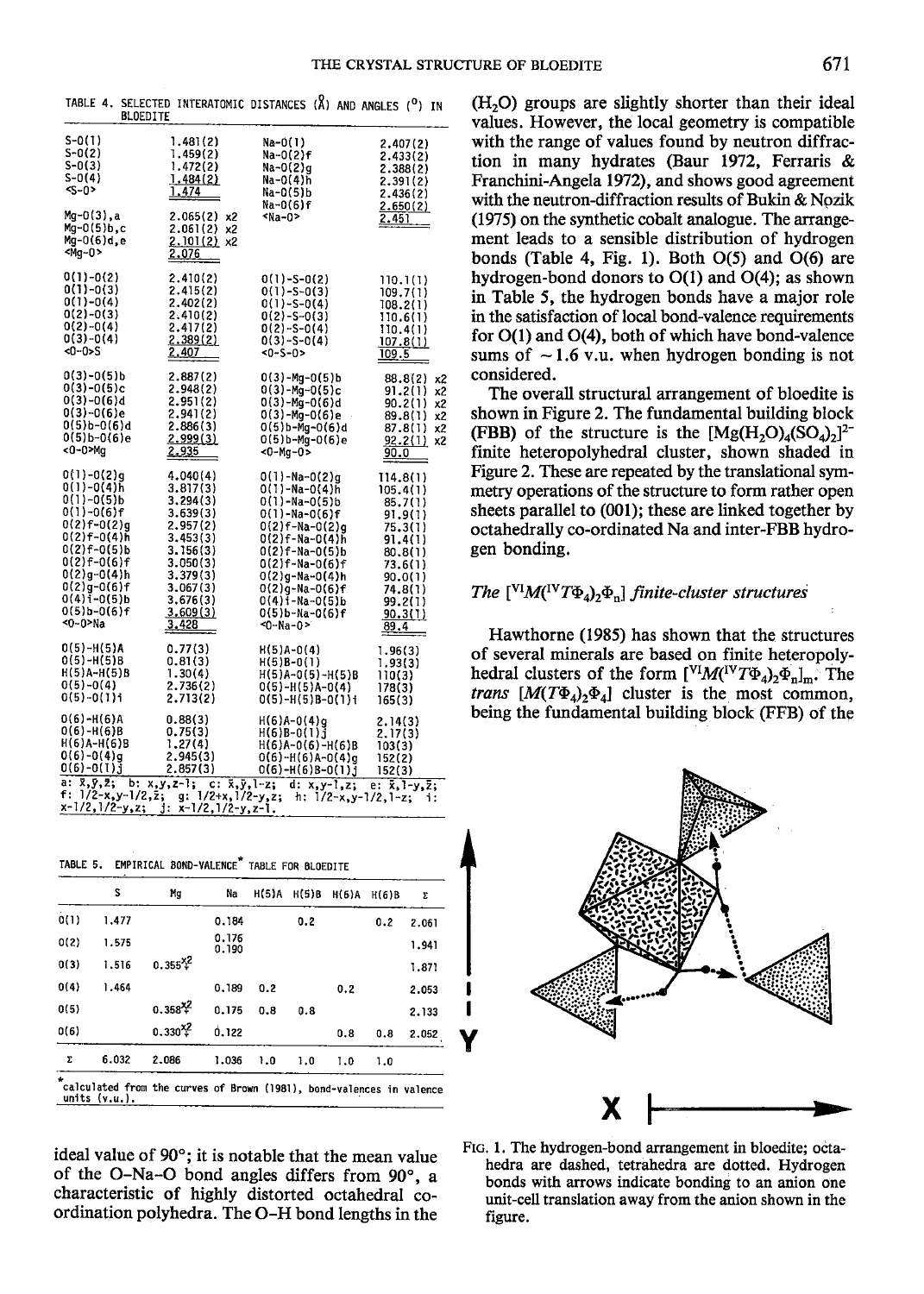

FIG. 2. The structure of bloedite projected on (001); Na is represented by the starred circles, rest of legend as in Figure 1.

TABLE 6. MINERALS BASED ON FINITE HETEROPOLYHEDRAL CLUSTERS OF THE FORM [<sup>VI</sup>M(<sup>IV</sup>TØ,),Ø\_]

| Mineral  | Formula                                                                                                  | a(R)      | b(R)     | c(R)     | $\alpha$ <sup>(0</sup> ) | $\beta(0)$ | $\gamma$ <sup>O</sup> )      | Sp.Gr. Ref. |     |
|----------|----------------------------------------------------------------------------------------------------------|-----------|----------|----------|--------------------------|------------|------------------------------|-------------|-----|
| Bloedite | Na <sub>2</sub> [Mg(SO <sub>4</sub> ) <sub>2</sub> (H <sub>2</sub> O) <sub>4</sub> ]                     | 11.126(2) | 8.242(1) | 5.539(1) | ۰                        | 100.84(1)  | ٠                            | P2, /a (1)  |     |
|          | Leonite-(Mn) $K_2[Mn^{2+}(SO_4)_2(H_2O)_4]$                                                              | 12.03(3)  | 9.61(3)  | 9.98(4)  | $\blacksquare$           | 95.0(3)    | $\qquad \qquad \blacksquare$ | C2/m        | (2) |
|          | Anapaite $Ca_2[Fe^{2+}(P0_A)_2(H_20)_A]$                                                                 | 6.447(1)  | 6.816(1) | 5.898(1) | 101.64(3)                | 104.24(3)  | 70.76(4)                     | РĪ          | (3) |
|          | Schertelite $(NH_A)$ <sub>2</sub> [Mg(PO <sub>3</sub> OH) <sub>2</sub> (H <sub>2</sub> O) <sub>4</sub> ] | 11.49(2)  | 23.66(6) | 8.62(1)  | $\hbox{\small -}$        |            | $\blacksquare$               | Pbca        | (4) |
|          | References: (1) this study; (2) Srikanta et al. (1968); (3) Catti et al. (1979); (4) Khan & Baur (1972)  |           |          |          |                          |            |                              |             |     |

bloedite, leonite, schertelite and anapaite structures (Table 6). Despite the differences in chemistry and symmetry between these minerals, the clusters have a very similar arrangement in each structure. The clusters are arranged in open sheets, as shown in Figure 3, and bonding within and between the sheets involves both hydrogen bonding and linkage through large low-valence cations. Although the geometrical details of the cluster vary from structure to structure, the basic array of clusters within the sheets is the same. They are arranged in a centred rectangular array with the projection of the long axis of the cluster parallel to one of the crystallographic axes. The bloedite sheet (Fig. 2) is different from the others (Fig. 3) in that the nearest-neighbor clusters are canted in opposite directions.

The stacking of these open sheets is illustrated in Figure 4. Again it can be seen that adjacent clusters are canted in opposite directions in bloedite, and in the same direction in anapaite, leonite, and schertelite. The large low-valence cations are in layers parallel to the open sheets of clusters, and are the principal agent holding the sheets together.

Hence not only do these minerals have the (graphically) same type of fundamental building block, the  $\left[ {}^{VI}M({}^{IV}T\Phi_4)_{2}\Phi_{n}\right]$  heteropolyhedral cluster, but they also have the same type of structure module (Hawthorne 1985), the  $\left[\frac{VI}{M}(VT\Phi_4)_2\Phi_n\right]_{\infty}$  open sheet. The geometrical details of the sheets vary from structure to structure, presumably in response to the varying bond-valence requirements of the linking low-valence cations. Each different large low-valence cation has slightly different bonding requirements, and these open sheets are sufficiently flexible to adjust to these requirements and still maintain their general arrangement.

# **ACKNOWLEDGEMENTS**

It is a pleasure to thank Drs. J.A. Mandarino and F.J. Wicks, Department of Mineralogy and Geology, Royal Ontario Museum, for the sample of bloedite. Financial support was provided by the Natural Sciences and Engineering Research Council in the form of a fellowship, operating grant, and major equipment grant to the author.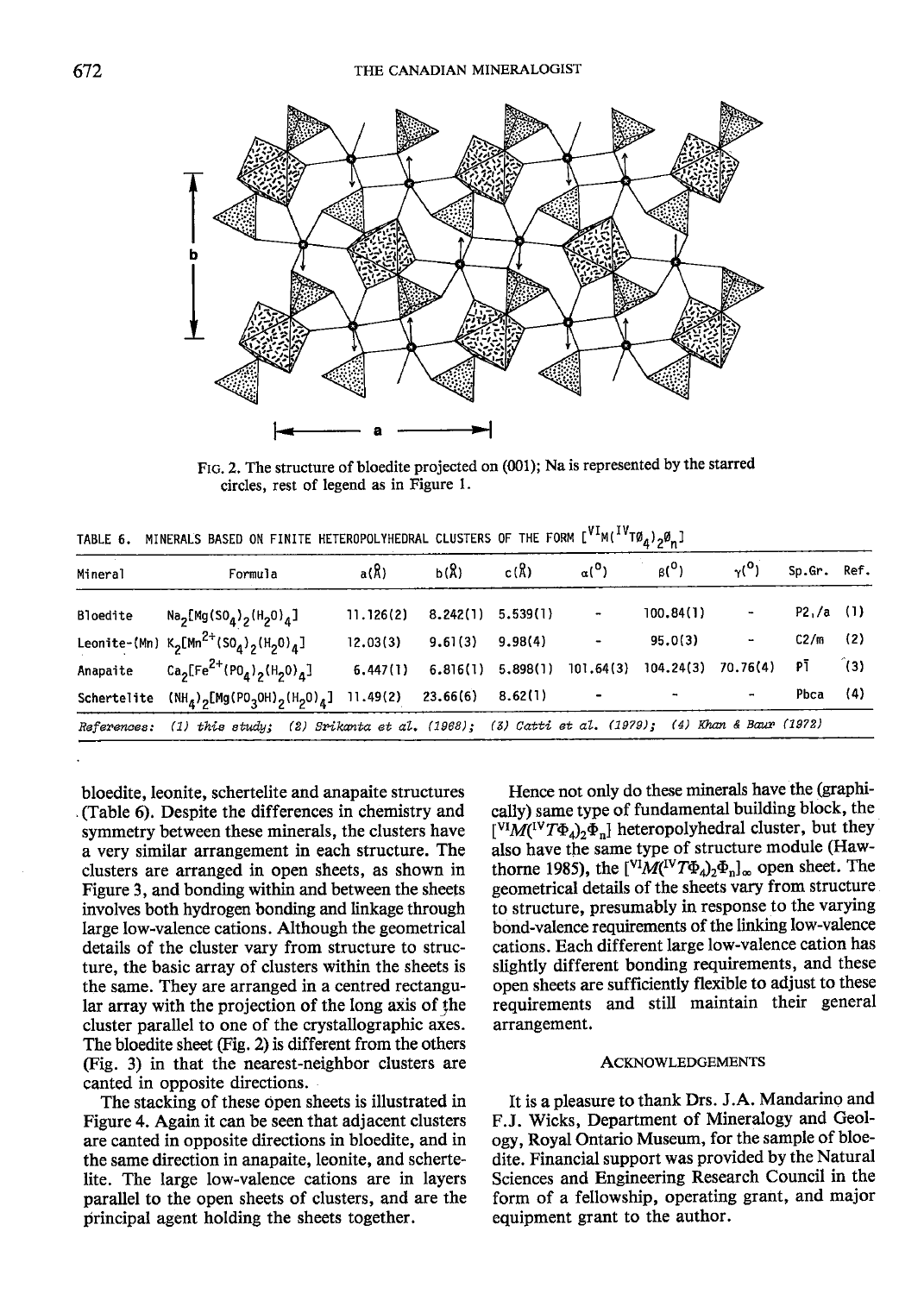

FIG. 3. The open sheets of trans  $[M(T\Phi_4)_2\Phi_4]$  clusters that are found in the structures of leonite, anapaite and schertelite; compare also with Figure 2.

### **REFERENCES**

- Baun, W.H. (1972): Prediction of hydrogen bonds and hydrogen atom positions in crystalline solids. Acta Cryst. B28, 1456-1465.
- BROWN, I.D. (1981): The bond-valence method: an empirical approach to chemical structure and bonding. In Structure and Bonding in Crystals. II (M. O'Keefe & A. Navrotsky, eds.). Academic Press, New York.
- BUKIN, V.I. & Nozik, Yu.Z. (1975): Neutron diffraction study of the crystal structure of cobalt astrakhanite  $Na_2Co(SO_4)_2$ -4H<sub>2</sub>O. Sov. Phys. Cryst. 20, 180-182.
- CATTI, M., FERRARIS, G. & IVALDI, G. (1979): Refinement of the crystal structure of anapaite,  $Ca<sub>2</sub>Fe(PO<sub>4</sub>)$ , 4H<sub>2</sub>O: hydrogen bonding and relationships with the bihydrated phase. Bull. Minéral. 102,314-318.
- CROMER, D.T. & LIBERMAN, D. (1970): Relativistic calculation of anomalous scattering factors for X-rays. J. Chem. Phys. 53, l89l-1898.
- & MANN, J.B. (1968): X-ray scattering factors computed from numerical Hartree-Fock wave functions. Acta Cryst. A24, 321-324.
- EUGSTER, H.P. & HARDIE, L.A. (1980): Saline lakes. In Lakes: Chemistry, Geology, Physics (A. Lerman, ed.). Springer-Verlag, New York.